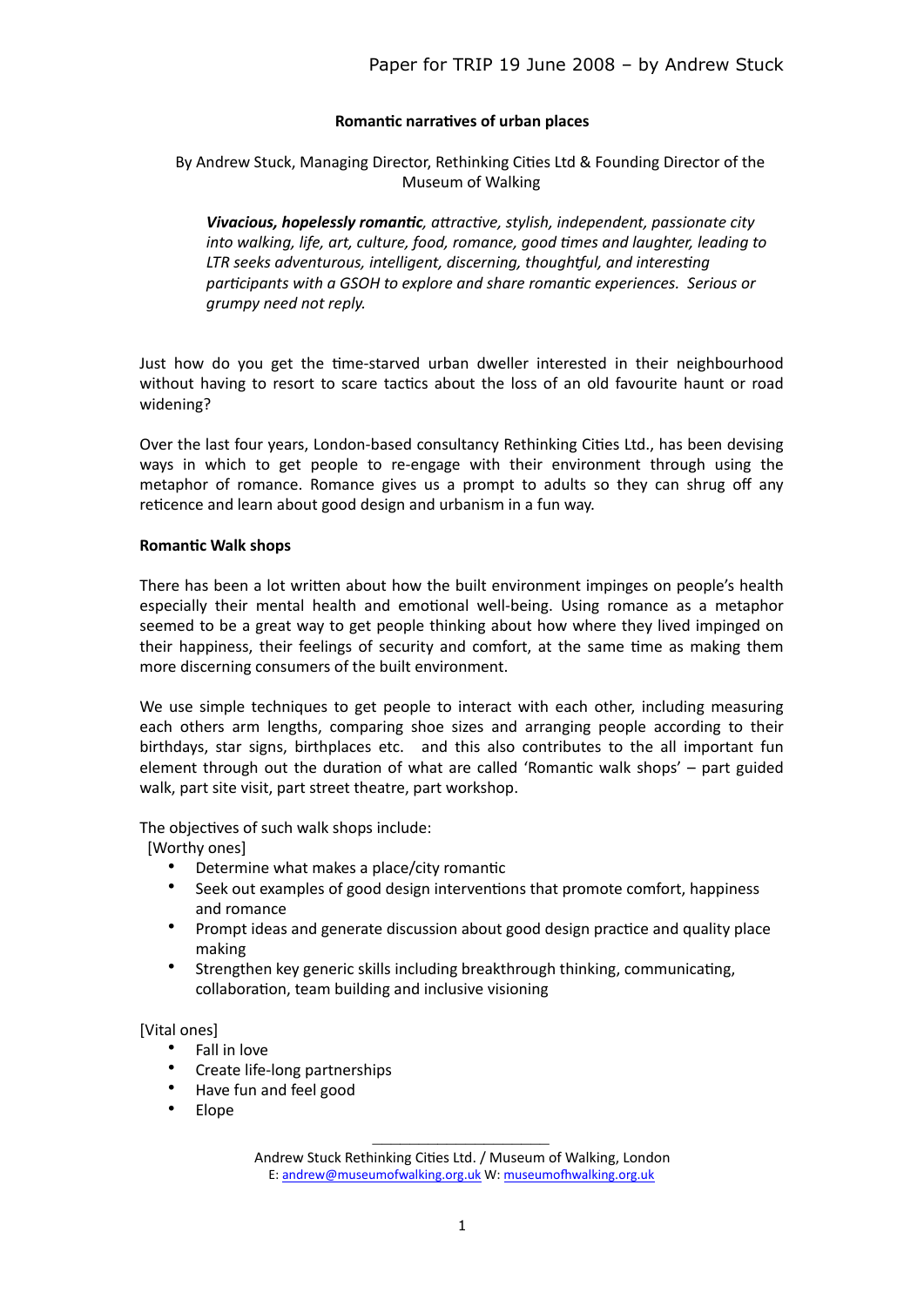A typical romantic walk shop involves a lot of 'mixing and matching' – the walk shop leader is much like a party host, trying to get people to mingle and have fun.

When the walk shops have been conducted with professionals from different sectors within an organisation or includes those from other organisations the dynamic can be quite different, and it is the skill of the walk shop leader that brings each individual 'to the party', drawing out the best that each has to offer.

Some of the most successful romantic walk shops have been those when at the start, the participants are completely unfamiliar with each other and bring no prior knowledge of the standing or status that each may pertain.

We have run Romantic walk shops in London, Zurich, Melbourne and Toronto, and each time we have caught the attention of more and more publicity  $-$  last October (2007), we went national across Canada, as an arts journalist from the National Post joined the walkshop en route to Toronto's Harbourfront.

### **The Romantic Ribbons initiative**

The success of the Romantic walk shops emboldened us to set up the *Romantic Ribbons* initiative to map romantic urban places and encourage the designation and development of walking routes that link such places. We have been asking members of the public to recommend romantic urban places and walking routes, and in doing so write a post card from that place enticing would-be lovers to visit.

To coincide with Valentine's Day 2007, Rethinking Cities Ltd. released a press statement asking: "Love in the city? Do you know where to find it? There are 38 streets in London (and only one in Dublin) with the word 'Love' in their names, but that doesn't really help does it? So, where are all those special places that touch our gentler souls, soften our hearts, enhance our romantic moments or just make us feel good?"

This won national press coverage, this time in the Irish Times that triggered a flurry of on-line post cards from romantic Dubliners. A commercial radio station also took the opportunity to establish the levels of Snog Density across the city.

The response in Dublin put parks as top of the list of favourite romantic places: Harold's Cross Park, Iveagh Gardens and the Botanic Gardens in Dublin.

"In a small quiet park at Harold's Cross, escape for a while from a bustling city  $\&$  enjoy the ambience of calm tranquillity as you watch the sun flicker through the trees. What was once a Hanging Post is now a gentle place to while away a pleasant hour soothed by nature at its best, inhale the fragrance & live the dream......"

Not only do website visitors offer their suggestions for recommended romantic urban places, they are invited to provide information about the best times and seasons in which to visit, and are asked to identify the key elements that contribute to the romance of the place.

Key elements frequently identified are the scent of flowers and the sound of nature, contrasting with the bustle of urban traffic-dominated streets and squares.

 $\mathcal{L}_\text{max}$ 

Andrew Stuck Rethinking Cities Ltd. / Museum of Walking, London E: [andrew@museumofwalking.org.uk](mailto:andrew@museumofwalking.org.uk) W: museumofhwalking.org.uk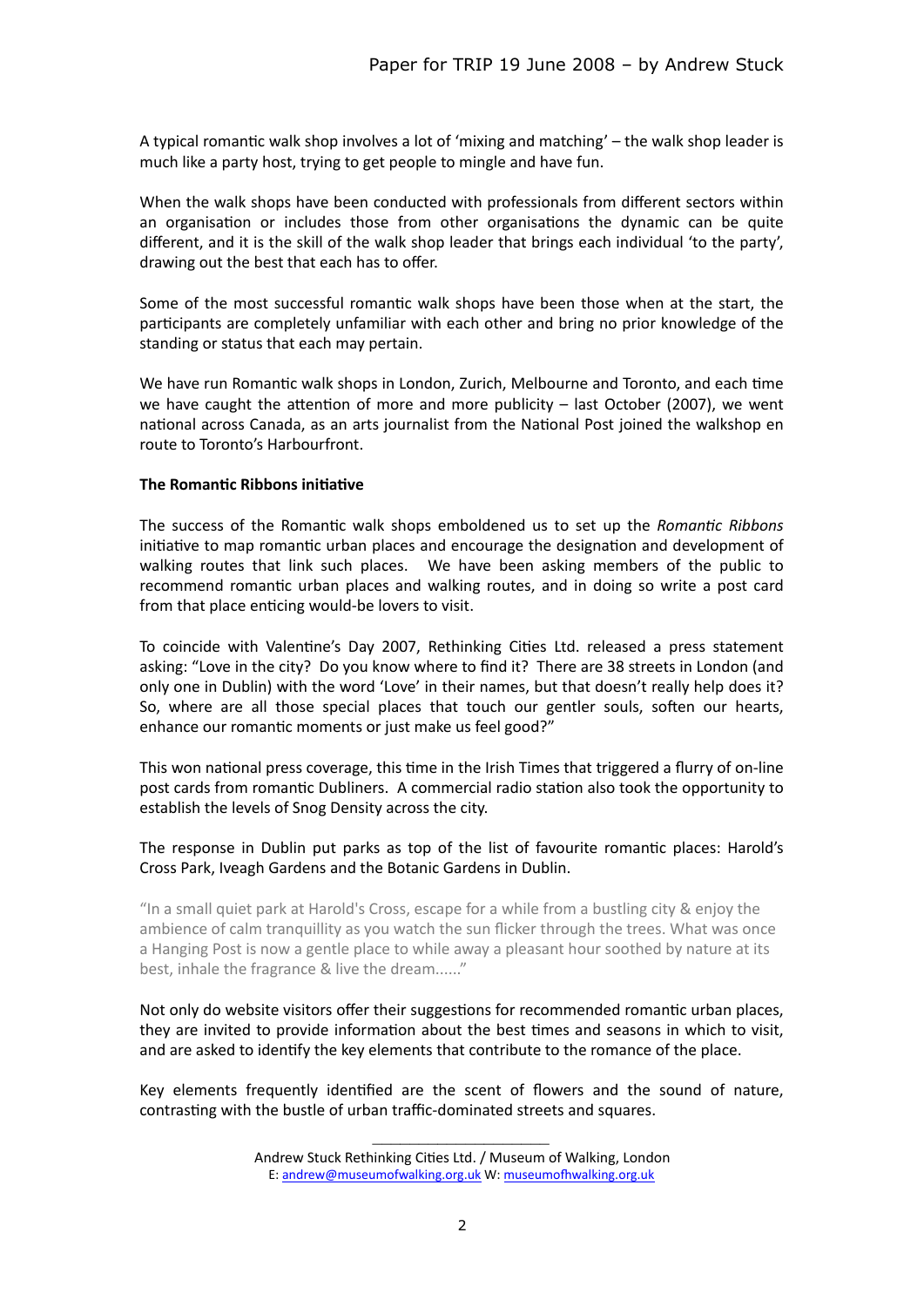Romantic urban places, spaces or routes in London that have so far been recommended include bridges and river views, church gardens and even a cemetery or two! Although parks and green spaces are often chosen, with Richmond Park frequently getting a mention, it is the Thames that draws romantic lovers. Crossing the river Thames on the Jubilee foot bridges on either side of Hungerford Bridge is the outright winner:

Downstream Jubilee foot bridge:

"People talk about Waterloo Bridge as London's perfect viewpoint, but the Jubilee walkway bridges combine spectacular views to St Paul's and the Eye and along a sparkling Southbank and Somerset House  $-$  and without the traffic roar. Do not dismay, the rumble from Charing Cross will muffle any noise you and your partner will create...."

Hungerford Bridge on an Autumn Sunday at about 7.30pm

"London's most romantic place is walking across Hungerford Bridge / Jubilee walkway at sunset. The river, the fabulous architecture and the twinkling lights of London's west end slowly coming to life."

"Stroll over Hungerford Bridge and admire the old and new whilst catching snatches of a multitude of languages. Crossing the Thames, let your eyes drift east to rest on the dome of St Paul's, the heart of London's city. As you step on to the south bank, hear the crash of the river on the banks drift towards Waterloo Bridge and then take a moment to stop and kiss."

It wasn't that long ago that Hungerford Bridge was despised as an ugly, noisy bridge across the Thames, carrying main line trains from Charing Cross station on the north bank, to Waterloo East on the south side, and onwards to south east London and the Kent commuter belt. There was a footway on the downstream side of the bridge that was crowded at peak times but often felt abandoned and neglected at other times. The building of the Jubilee footbridges on either side of the railway bridge was an entirely privately financed initiative that has created a new pedestrian thoroughfare linking the South Bank cultural district with north bank. Erected in much less time than the more architecturally notable 'wobbly' foot bridge from the Tate Modern to St Paul's Cathedral, the Jubilee footbridges have woven a new romantic narrative in a bustling city.

A lot of public money has been invested in improving the pedestrian environments of each of the south banks of the Thames in London and the Yarra in Melbourne, Australia - both feature amongst the post card narratives:

"Good food, good wine and good company. All of this can be found at Southbank in Melbourne. Southbank is like the jewel in Melbourne's crown. As you stroll along the river bank the noise of the city fades away, it is replaced with the sounds of people. Everyone along here is walking, running or riding. A group of rowers pass by on the river, they look like they are gliding effortlessly on the still water. I have to go now my glass of wine has arrived with my food which smells fantastic. We can't wait to see you here."

South bank, crossing the river from Embankment over Hungerford / Jubilee Bridge, up to Bankside and Borough - Winter Weekday Early evening / sunset

 $\mathcal{L}_\text{max}$ Andrew Stuck Rethinking Cities Ltd. / Museum of Walking, London E: [andrew@museumofwalking.org.uk](mailto:andrew@museumofwalking.org.uk) W: museumofhwalking.org.uk